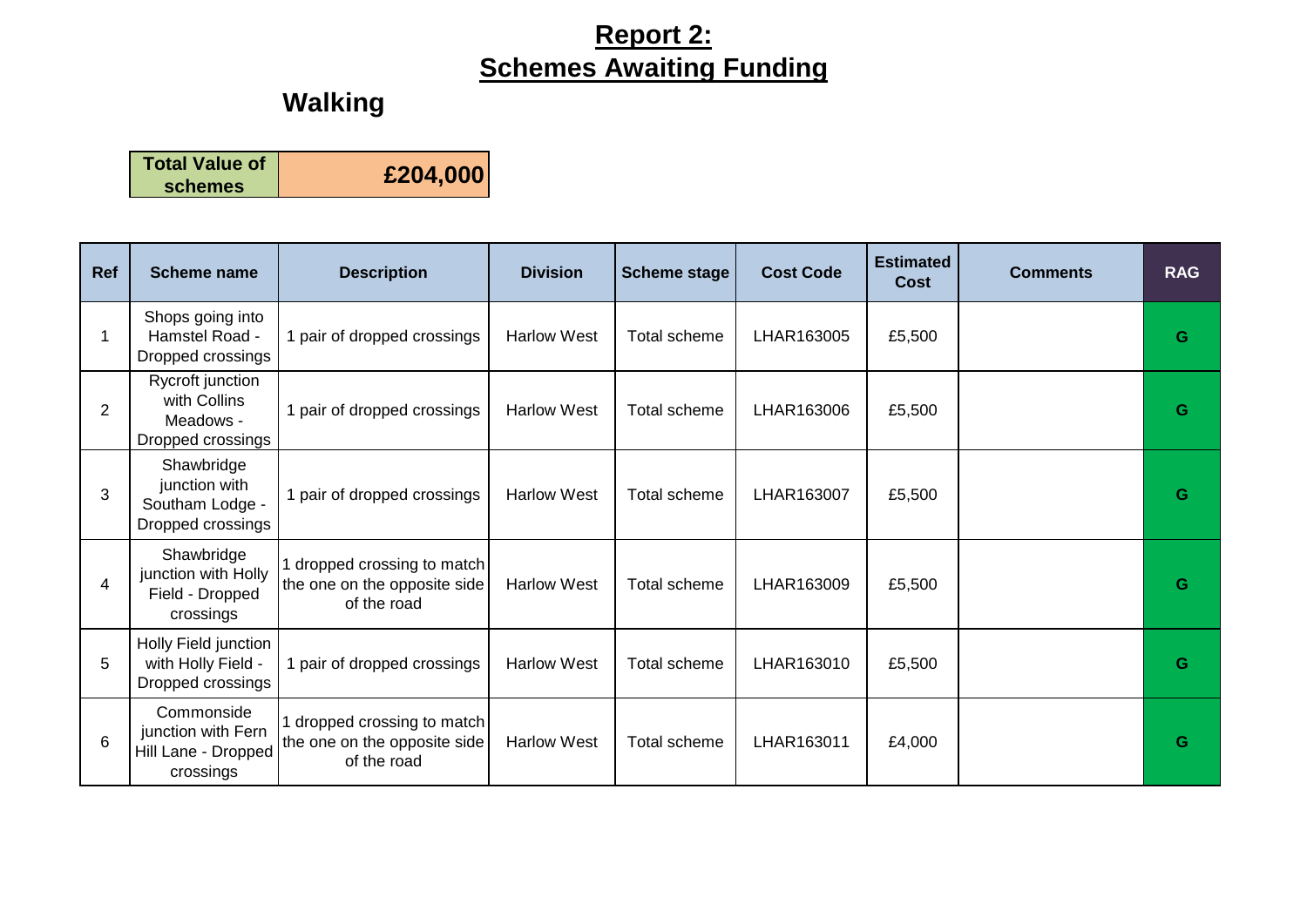# **Walking**

| <b>Total Value of</b> | £204,000 |
|-----------------------|----------|
| schemes               |          |

| Ref            | <b>Scheme name</b>                                                             | <b>Description</b>                                          | <b>Division</b>    | <b>Scheme stage</b> | <b>Cost Code</b> | <b>Estimated</b><br>Cost | <b>Comments</b> | <b>RAG</b> |
|----------------|--------------------------------------------------------------------------------|-------------------------------------------------------------|--------------------|---------------------|------------------|--------------------------|-----------------|------------|
| $\overline{7}$ | Rundells 78 - 79 -<br>Dropped crossings                                        | 1 pair of dropped crossings                                 | <b>Harlow West</b> | Total scheme        | LHAR163012       | £5,500                   |                 | G          |
| 8              | Hare Street junction<br>with Spring Close -<br>Dropped crossings               | 1 pair of dropped crossings                                 | <b>Harlow West</b> | <b>Total scheme</b> | LHAR163013       | £5,500                   |                 | G          |
| 9              | <b>Helions Road</b><br>Junction with<br>Harberts Road -<br>Dropped crossings   | 1 pair of dropped crossings                                 | <b>Harlow West</b> | Total scheme        | LHAR163014       | £5,500                   |                 | G          |
| 10             | Willowfield junction<br>with Tendring Road<br>- Dropped<br>crossings           | 2 x pairs of dropped<br>crossings                           | <b>Harlow West</b> | Total scheme        | LHAR163015       | £9,500                   |                 | G          |
| 11             | Maunds Hatch<br>junction with<br>Maunds Hatch -<br>Dropped crossings           | 1 pair of dropped crossings<br>in the vicinity of the Co-Op | <b>Harlow West</b> | <b>Total scheme</b> | LHAR163019       | £5,500                   |                 | G          |
| 12             | <b>Tendring Road</b><br>junction with<br>Partridge Road -<br>Dropped crossings | 1 pair of dropped crossings                                 | <b>Harlow West</b> | <b>Total scheme</b> | LHAR163021       | £5,500                   |                 | G          |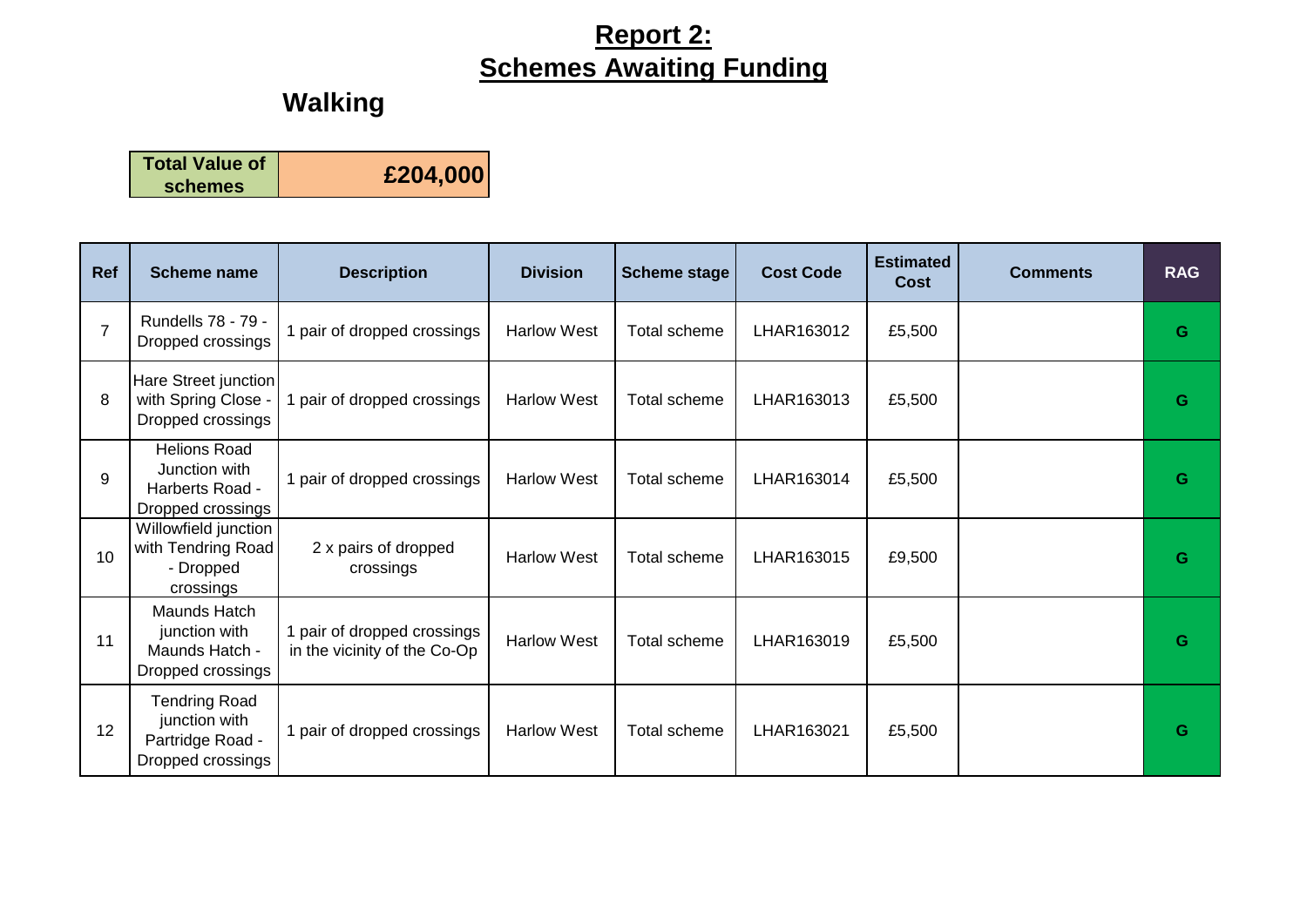#### **Walking**

**Total Value of schemes £204,000**

**Ref Scheme name Description Division Scheme stage Cost Code Estimated Cost Comments RAG** 13 Tawney's Road junction with The Fairways - Dropped crossings 1 pair of dropped crossings | Harlow South East Total scheme LHAR163023 £6,500 **<sup>G</sup>** 14 Waterhouse Moor Dropped crossings Request for 2 x pairs of dropped crossings down Waterhouse Moor Harlow South East Total scheme LHAR163026 £11,000 **<sup>G</sup>** 15 Finchmoor -Dropped crossings Request for additional dropped crossings down Finchmoor Harlow West Total scheme LHAR163028 £30,000 **G** 16 Abercrombie Way junction with Woodcroft - Dropped crossings 1 pair of dropped crossings | Harlow West | Total scheme | LHAR163029 | £11,000 Scheme had previously been prioritised for funding but needed to be cancelled to facilitate a budget increase within the Harlow programme. **G** 17 Entrance to Church Gate School - Dropped crossings 1 pair of dropped crossings | Harlow North | Total scheme | LHAR163003 | £4,000 | **G** 18 Miles Close junction with Herbert's -Dropped crossings 1 pair of dropped crossings Harlow West Total scheme LHAR163004 £5,500 **G**